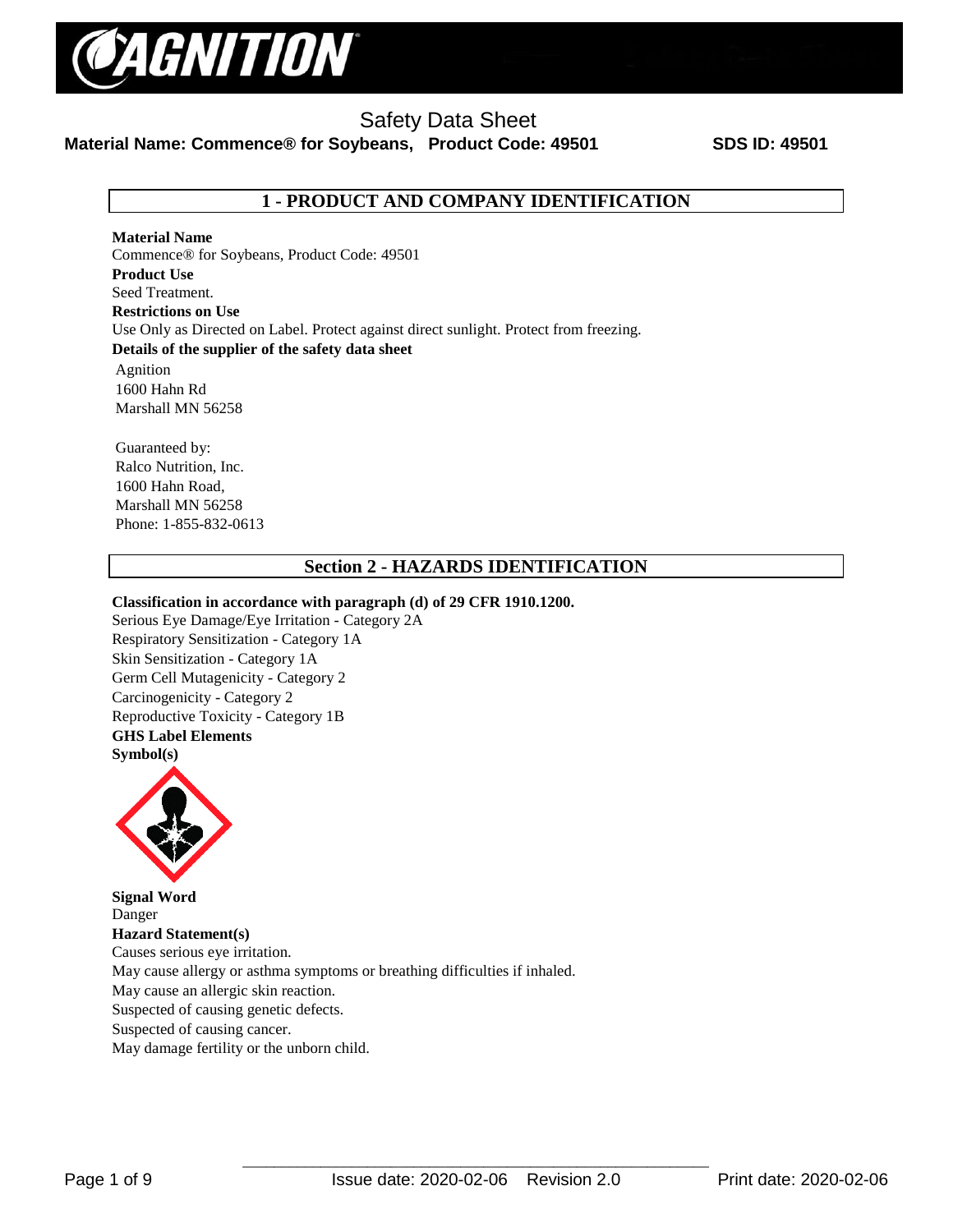

# Safety Data Sheet

**Material Name: Commence® for Soybeans, Product Code: 49501 SDS ID: 49501**

#### **Precautionary Statement(s)**

**Prevention** 

Obtain special instructions before use.

Do not handle until all safety precautions have been read and understood.

Wear eye protection/face protection.

Avoid breathing dust/fume/gas/mist/vapors/spray.

Wear respiratory protection.

Wash thoroughly after handling.

Contaminated work clothing must not be allowed out of the workplace.

Wear protective gloves.

#### **Response**

IF exposed or concerned: Get medical advice/attention.

IF INHALED: If breathing is difficult, remove victim to fresh air and keep at rest in a position comfortable for breathing.

If experiencing respiratory symptoms: Call a POISON CENTER/doctor.

IF IN EYES: Rinse cautiously with water for several minutes.

Remove contact lenses, if present and easy to do. Continue rinsing.

If eye irritation persists: Get medical advice/attention.

IF ON SKIN: Wash with plenty of soap and water.

If skin irritation or rash occurs: Get medical advice/attention.

Wash contaminated clothing before reuse.

#### **Storage**

None needed according to classification criteria.

#### **Disposal**

Dispose of contents/container in accordance with local/regional/national/international regulations.

# **Section 3 - COMPOSITION / INFORMATION ON INGREDIENTS**

| <b>CAS</b> | <b>Component Name</b>  | Percent  |  |
|------------|------------------------|----------|--|
| 7732-18-5  | Water                  | 70-90    |  |
| 10124-43-3 | Cobalt sulfate         | $1 - 10$ |  |
| 12389-75-2 | Monosodium ferric DTPA | $5-20$   |  |

# **Section 4 - FIRST AID MEASURES**

#### **Description of Necessary Measures**

IF exposed or concerned: Get medical advice/attention.

#### **Inhalation**

If breathing is difficult, remove victim to fresh air and keep at rest in a position comfortable for breathing.

If experiencing respiratory symptoms: Call a POISON CENTER/doctor.

#### **Skin**

Wash with plenty of soap and water.

If skin irritation or rash occurs: Get medical advice/attention.

Wash contaminated clothing before reuse.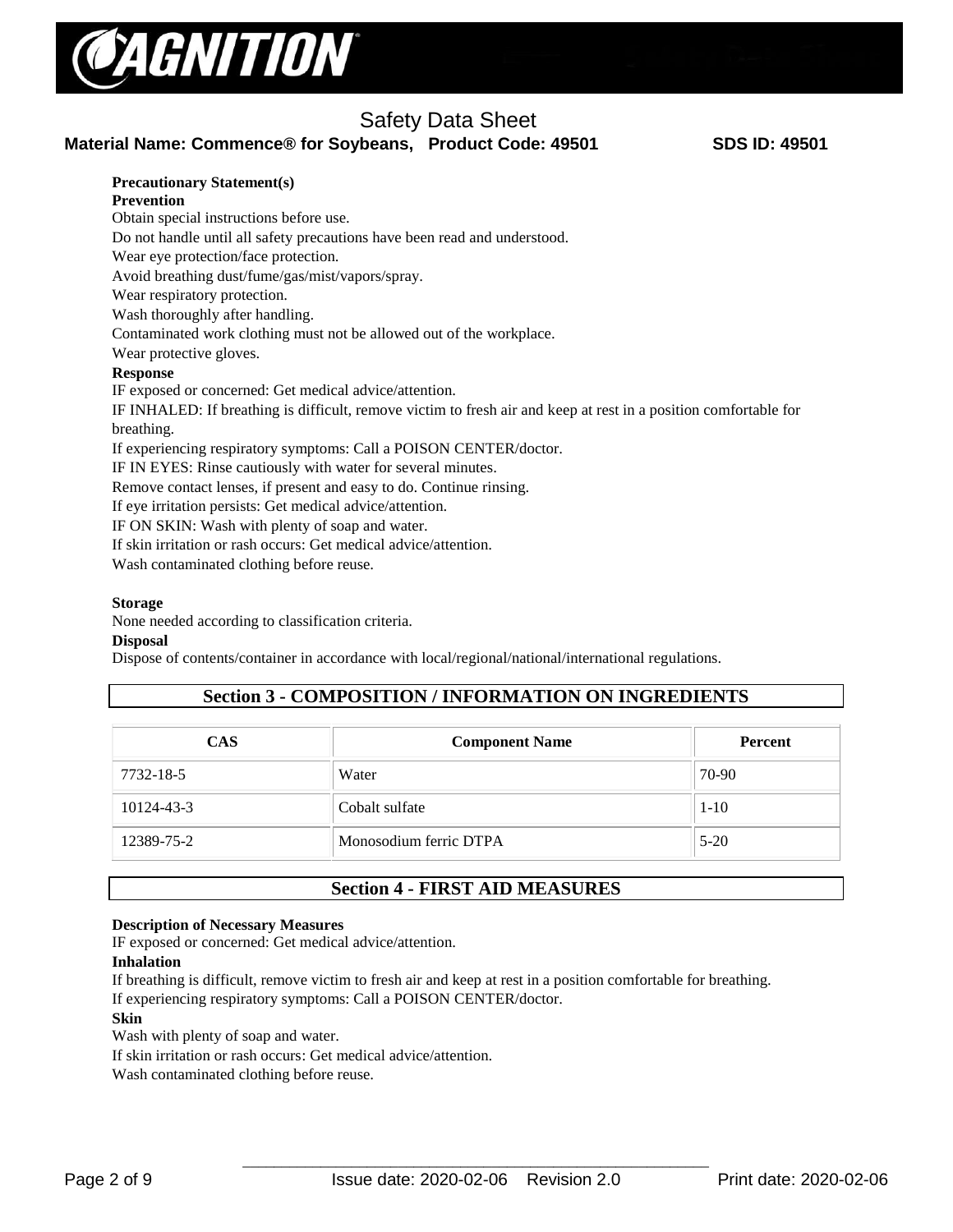

#### **Eyes** Rinse cautiously with water for several minutes. Remove contact lenses, if present and easy to do. Continue rinsing. If eye irritation persists: Get medical advice/attention. **Ingestion** Rinse mouth. **Most Important Symptoms/Effects Acute**  Causes serious eye irritation. May cause allergic or asthmatic symptoms or breathing difficulties if inhaled. May cause allergic skin reaction. **Delayed**  Suspected of causing genetic defects. Suspected of causing cancer. May damage fertility or the unborn child. **Note to Physicians**

Treat symptomatically.

# **Section 5 - FIRE FIGHTING MEASURES**

#### **Extinguishing Media**

#### **Suitable Extinguishing Media**

Water spray, regular dry chemical, fire-fighting foam, carbon dioxide.

**Unsuitable Extinguishing Media**

Do not scatter spilled material with high-pressure water streams.

#### **Fire Fighting Measures**

Co-ordinate fire-fighting measures to the fire surroundings.

#### **Special Protective Equipment and Precautions for Firefighters**

Wear a self-contained breathing apparatus and chemical protective clothing.

# **Section 6 - ACCIDENTAL RELEASE MEASURES**

#### **Personal Precautions, Protective Equipment and Emergency Procedures**

Use Personal Protective equipment as required: See section 8. Avoid contact with eyes and skin.

#### **Methods and Materials for Containment and Cleaning Up**

Absorb with sand or other non-combustible material.

Dispose in accordance with all applicable regulations.

# **Section 7 - HANDLING AND STORAGE**

#### **Precautions for Safe Handling**

Do not handle until all safety precautions have been read and understood.

Use Personal Protective equipment as required.

Avoid breathing dust/fume/gas/mist/vapors/spray.

Wear respiratory protection.

Wash thoroughly after handling.

Contaminated work clothing must not be allowed out of the workplace.

Wear protective gloves.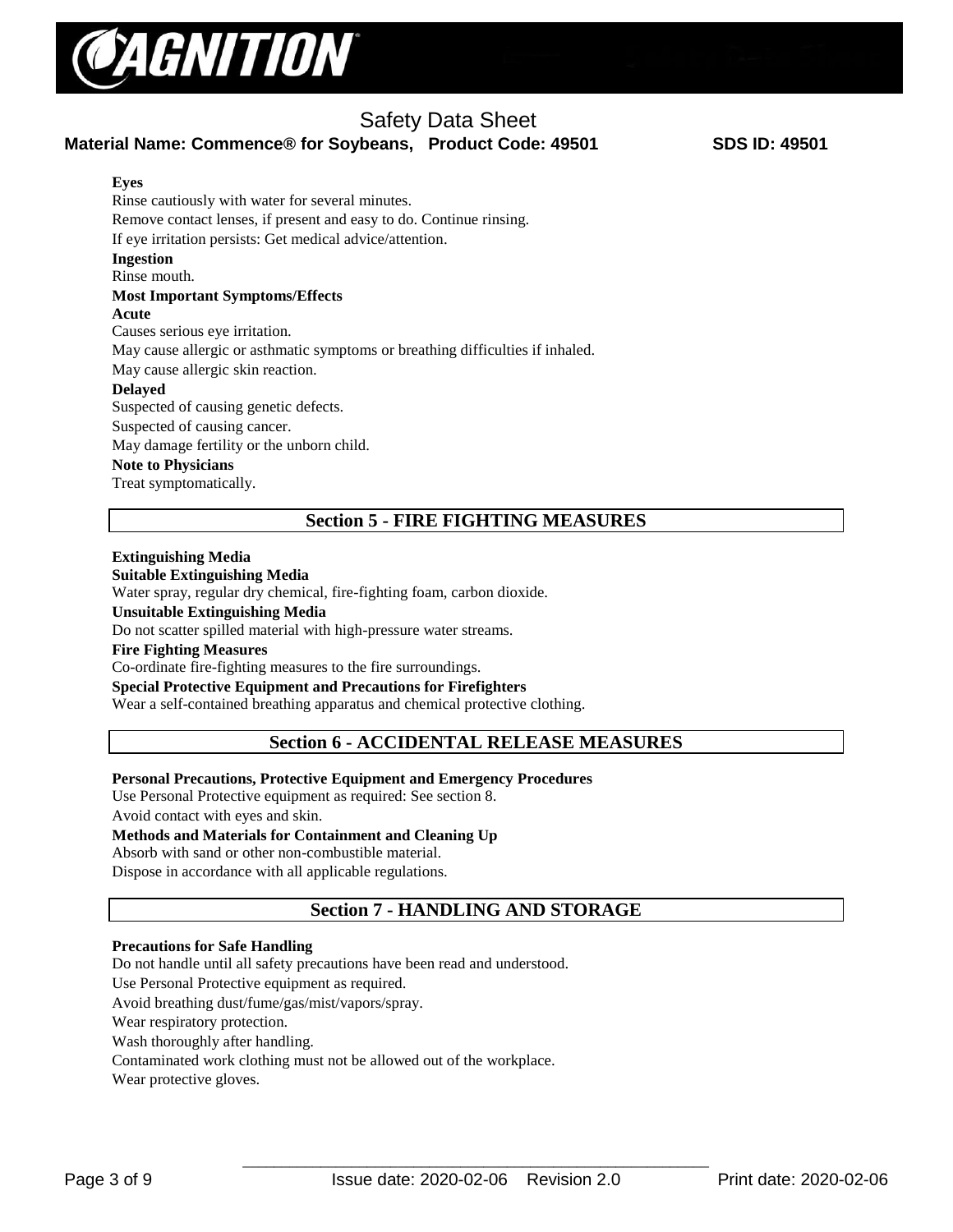

#### **Conditions for Safe Storage, Including any Incompatibilities**

Store in a well-ventilated place. Keep container tightly closed. Store in a secure area. Protect from freezing. Protect against direct sunlight.

### **Section 8 - EXPOSURE CONTROLS / PERSONAL PROTECTION**

#### **Component Exposure Limits**

The following constituents are the only constituents of the product which have a PEL, TLV or other recommended exposure limit. At this time, the other constituents have no known exposure limits.

# **ACGIH - Threshold Limit Values - Biological Exposure Indices (BEI)**

There are no biological limit values for any of this product's components.

**Engineering Controls**

Sufficient to maintain atmospheric concentrations below applicable regulatory limits.

**Individual Protection Measures, such as Personal Protective Equipment** 

#### **Eye/face protection**

Eye glasses with side protection, goggles.

**Skin Protection** 

Wear suitable protective clothing.

#### **Respiratory Protection**

Wear respiratory protection.

Use only outdoors or in a well-ventilated area.

#### **Glove Recommendations**

Wear protective gloves.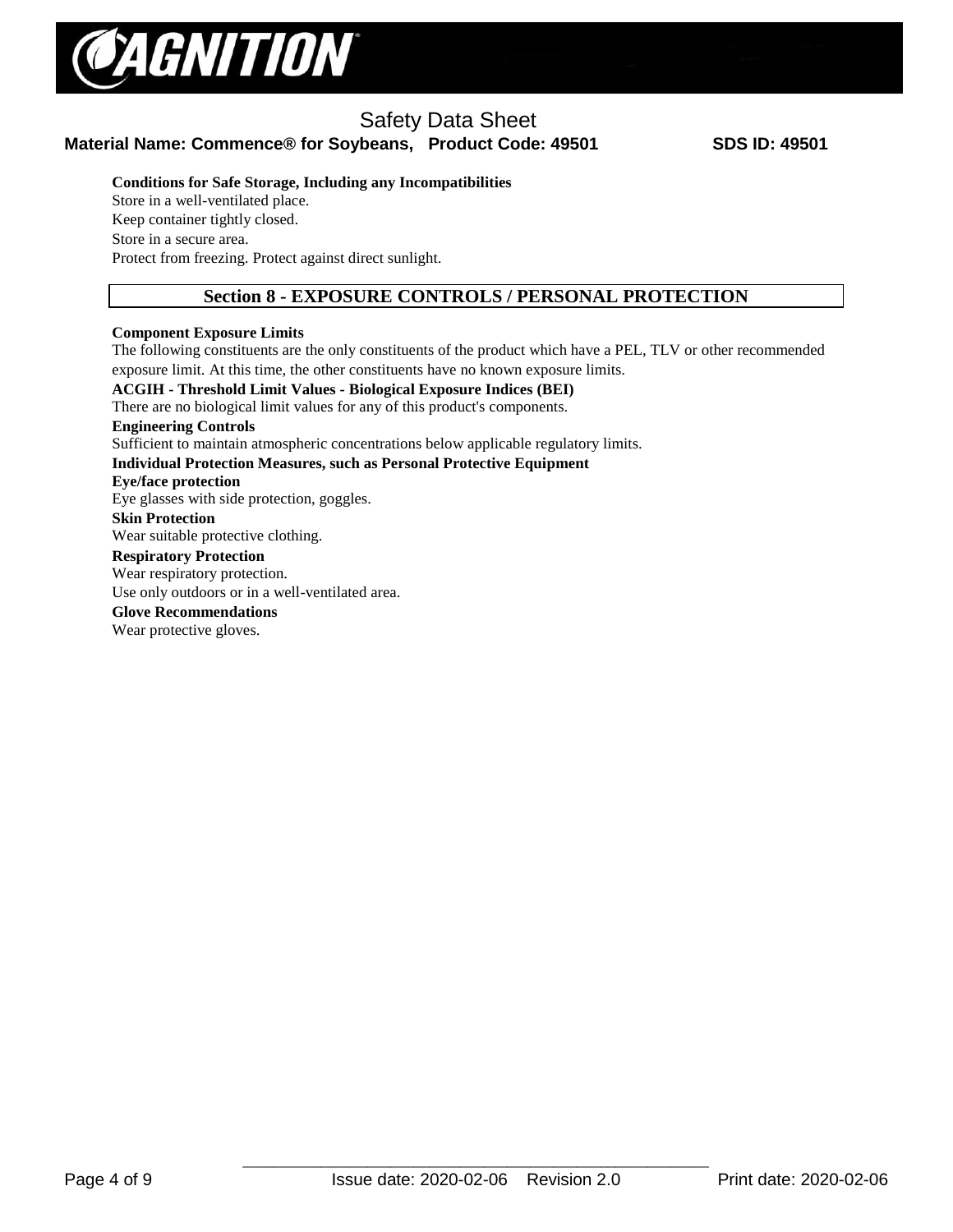

#### **Section 9 - PHYSICAL AND CHEMICAL PROPERTIES**

| <b>Appearance</b>               | Purple liquid         | <b>Physical State</b>                                              | Liquid                       |  |
|---------------------------------|-----------------------|--------------------------------------------------------------------|------------------------------|--|
| Odor                            | <b>Odorless</b>       | Color                                                              | Purple                       |  |
| <b>Odor Threshold</b>           | Not available         | pH                                                                 | Not available                |  |
| <b>Melting Point</b>            | $0^{\circ}$ C (water) | <b>Boiling Point</b>                                               | $100 \degree C$ (water)      |  |
| <b>Boiling Point Range</b>      | Not available         | <b>Freezing point</b>                                              | Not available                |  |
| <b>Evaporation Rate</b>         | Not available         | Not available<br>Flammability (solid, gas)                         |                              |  |
| <b>Autoignition Temperature</b> | Not available         | <b>Flash Point</b>                                                 | Not available                |  |
| <b>Lower Explosive Limit</b>    | Not available         | <b>Decomposition</b><br>temperature                                | Not available                |  |
| <b>Upper Explosive Limit</b>    | Not available         | <b>Vapor Pressure</b>                                              | Not available                |  |
| Vapor Density (air=1)           | Not available         | <b>Specific Gravity (water=1)</b>                                  | Not available                |  |
| <b>Water Solubility</b>         | Not available         | <b>Partition coefficient: n-</b><br>Not available<br>octanol/water |                              |  |
| <b>Viscosity</b>                | $<$ 5 cps (STP)       | Not available<br><b>Kinematic viscosity</b>                        |                              |  |
| <b>Solubility (Other)</b>       | Not available         | <b>Density</b>                                                     | 1.03 g/ml at 25 $^{\circ}$ C |  |
| <b>Molecular Weight</b>         | Not available         |                                                                    |                              |  |

# **Section 10 - STABILITY AND REACTIVITY**

#### **Reactivity**

No known hazardous reactions.

#### **Chemical Stability**

The product is stable under storage at normal ambient temperatures.

#### **Conditions to Avoid**

Avoid contact with incompatible materials.

#### **Incompatible Materials**

Nitric acid, hydrofluoric acid.

#### **Hazardous decomposition products**

No known hazardous decomposition products.

### **Section 11 - TOXICOLOGICAL INFORMATION**

**Information on Likely Routes of Exposure Inhalation**  Yes. **Skin Contact**  Yes.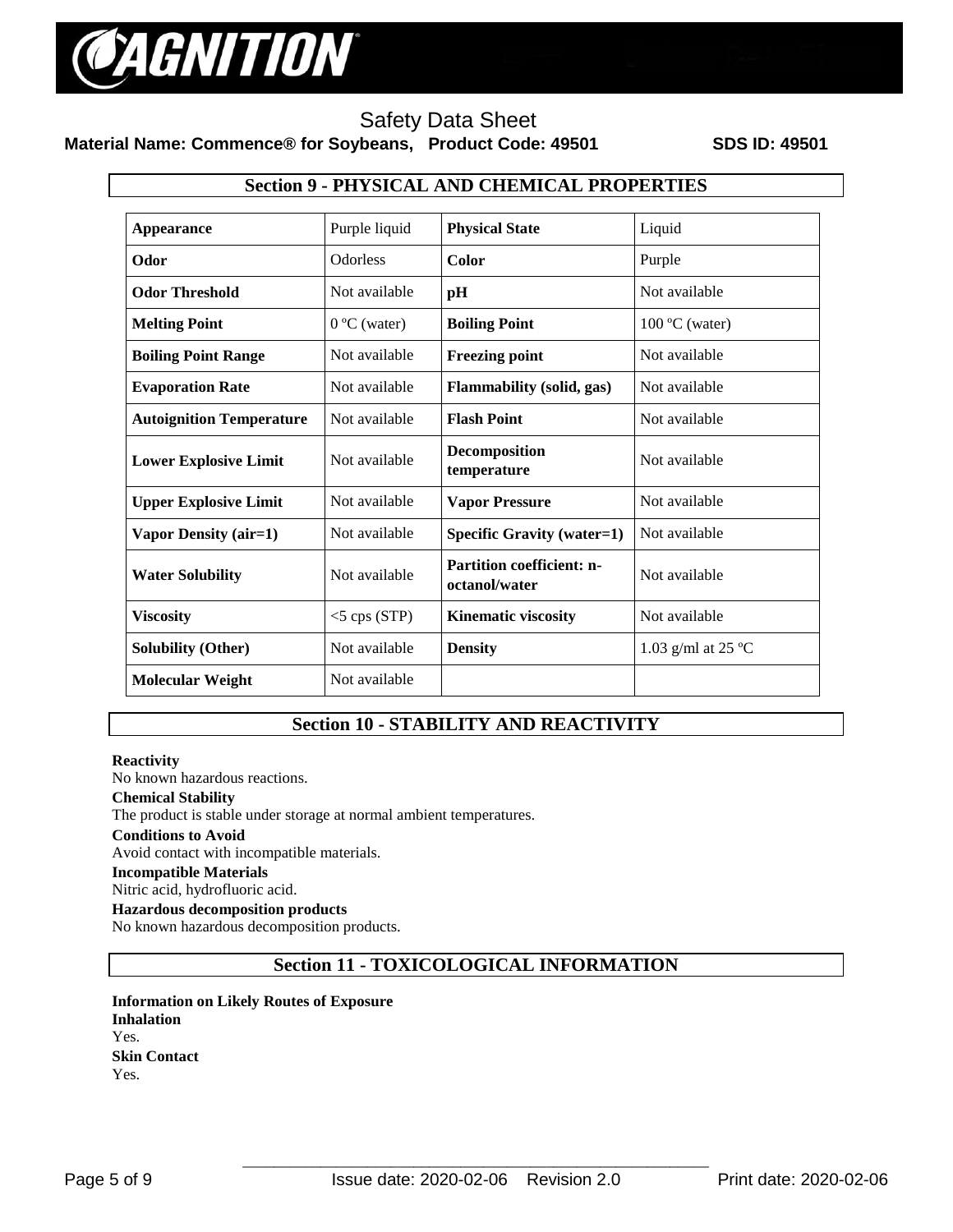

**Eye Contact**  Yes. **Ingestion**  Yes. **Acute and Chronic Toxicity Component Analysis - LD50/LC50**  The components of this material have been reviewed in various sources and the following selected endpoints are published: **Water (7732-18-5)** Oral LD50 Rat >90 mL/kg **Cobalt sulfate (10124-43-3)** Oral LD50 Rat 424 mg/kg **Zinc sulphate (hydrous) (7446-19-7)** Oral LD50 Mouse 1891 mg/kg **FD and C Red No. 40 (25956-17-6)** Oral LD50 Rat >10 g/kg (no deaths occurred ) Dermal LD50 Rabbit 10000 mg/kg **Cinnamaldehyde (104-55-2)** Oral LD50 Rat 2220 mg/kg Dermal LD50 Rabbit 1260 mg/kg **Tannins (1401-55-4)** Oral LD50 Rat 2260 mg/kg **Copper(II) carbonate hydroxide (12069-69-1)** Oral LD50 Rat 1350 mg/kg (in gum arabic ;males ) Dermal LD50 Rat >2000 mg/kg (no deaths occurred ) Inhalation LC50 Rat 1.2 mg/L 4 h **Product Toxicity Data Acute Toxicity Estimate**  Dermal  $\vert\vert > 2000$  mg/kg Inhalation - Vapor  $\vert \vert > 20$  mg/L Oral  $\vert\vert > 2000$  mg/kg **Immediate Effects**  Causes serious eye damage. Causes skin irritation. May cause allergic skin reaction. May cause allergic or asthmatic symptoms or breathing difficulties if inhaled.

#### **Delayed Effects**

May damage fertility.

May damage the unborn child.

Suspected of causing cancer.

Suspected of causing genetic defects.

#### **Irritation/Corrosivity Data**

Causes serious eye damage. Causes skin irritation.

#### **Respiratory Sensitization**

May cause allergic or asthmatic symptoms or breathing difficulties if inhaled.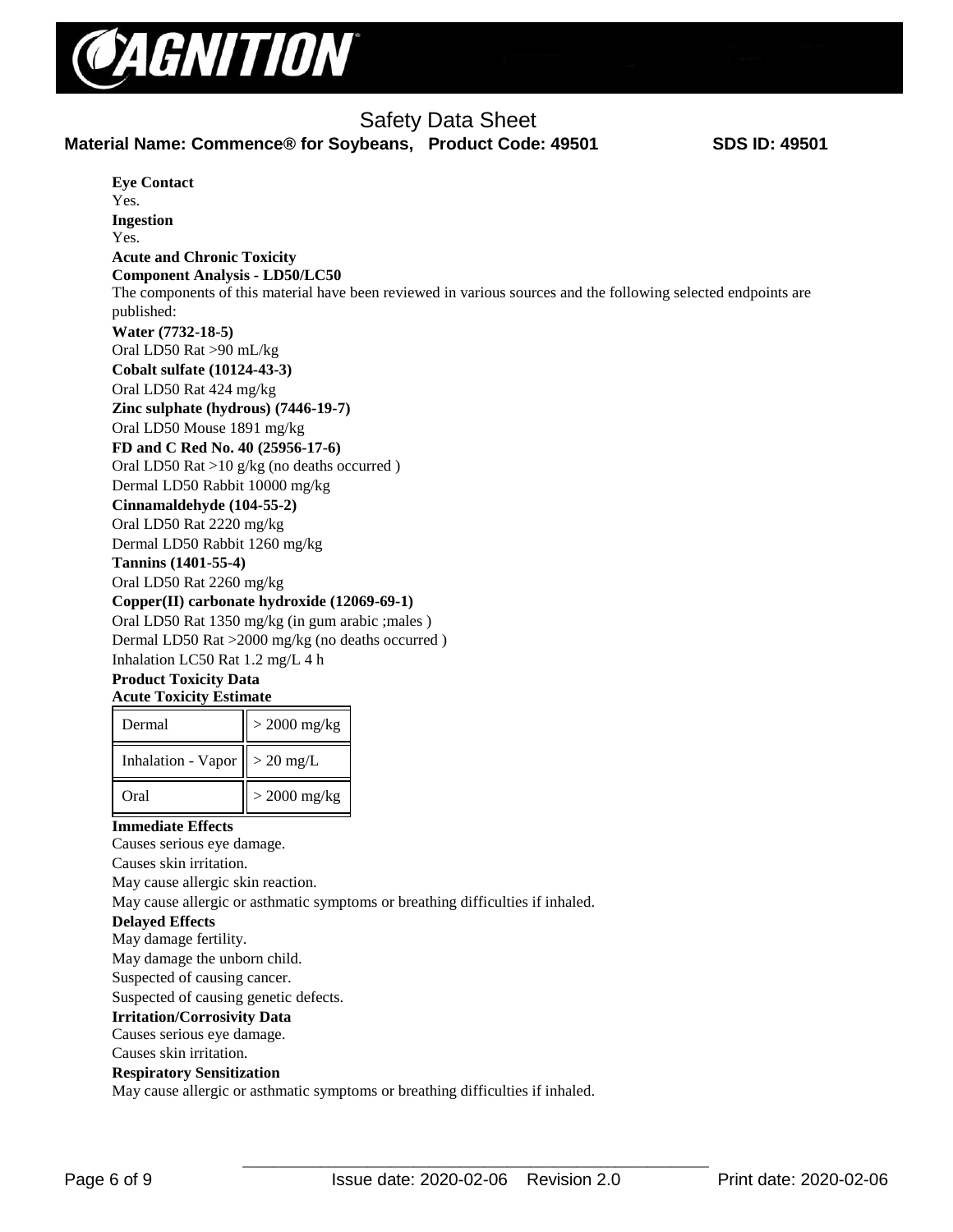

#### **Dermal Sensitization**

May cause allergic skin reaction. **Component Carcinogenicity** 

| <b>Cobalt sulfate</b>      | 10124-43-3                                                                               |  |
|----------------------------|------------------------------------------------------------------------------------------|--|
| IARC:                      | Monograph 86 [2006]; Monograph 52 [1991] (Group 2B (possibly<br>carcinogenic to humans)) |  |
| NTP:                       | Reasonably Anticipated To Be A Human Carcinogen                                          |  |
| OSHA:                      | Present                                                                                  |  |
| <b>Tannins</b>             | 1401-55-4                                                                                |  |
| IARC:                      | Supplement 7 [1987]; Monograph 10 [1976] (and tannins) (Group 3 (not<br>classifiable))   |  |
| Cobalt carbonate hydroxide | 12602-23-2                                                                               |  |
| IARC:                      | Monograph 52 [1991] (Group 2B (possibly carcinogenic to humans))                         |  |
| OSHA:                      | Present                                                                                  |  |

#### **Germ Cell Mutagenicity**

Suspected of causing genetic defects.

**Tumorigenic Data** 

# No data available

**Reproductive Toxicity**  May damage fertility or the unborn child.

**Specific Target Organ Toxicity - Single Exposure** 

No data available.

**Specific Target Organ Toxicity - Repeated Exposure** 

No data available.

**Aspiration hazard** 

No data available.

**Medical Conditions Aggravated by Exposure**

No data available.

# **Section 12 - ECOLOGICAL INFORMATION**

#### **Component Analysis - Aquatic Toxicity**

| Cobalt sulfate   10124-43-3          |                                                                |
|--------------------------------------|----------------------------------------------------------------|
| Algae:                               | EC50 72 h Pseudokirchneriella subcapitata 0.4 - 72 mg/L IUCLID |
| <b>Persistence and Degradability</b> |                                                                |
| No data available.                   |                                                                |

**Bioaccumulative Potential**  No data available. **Mobility**  No data available.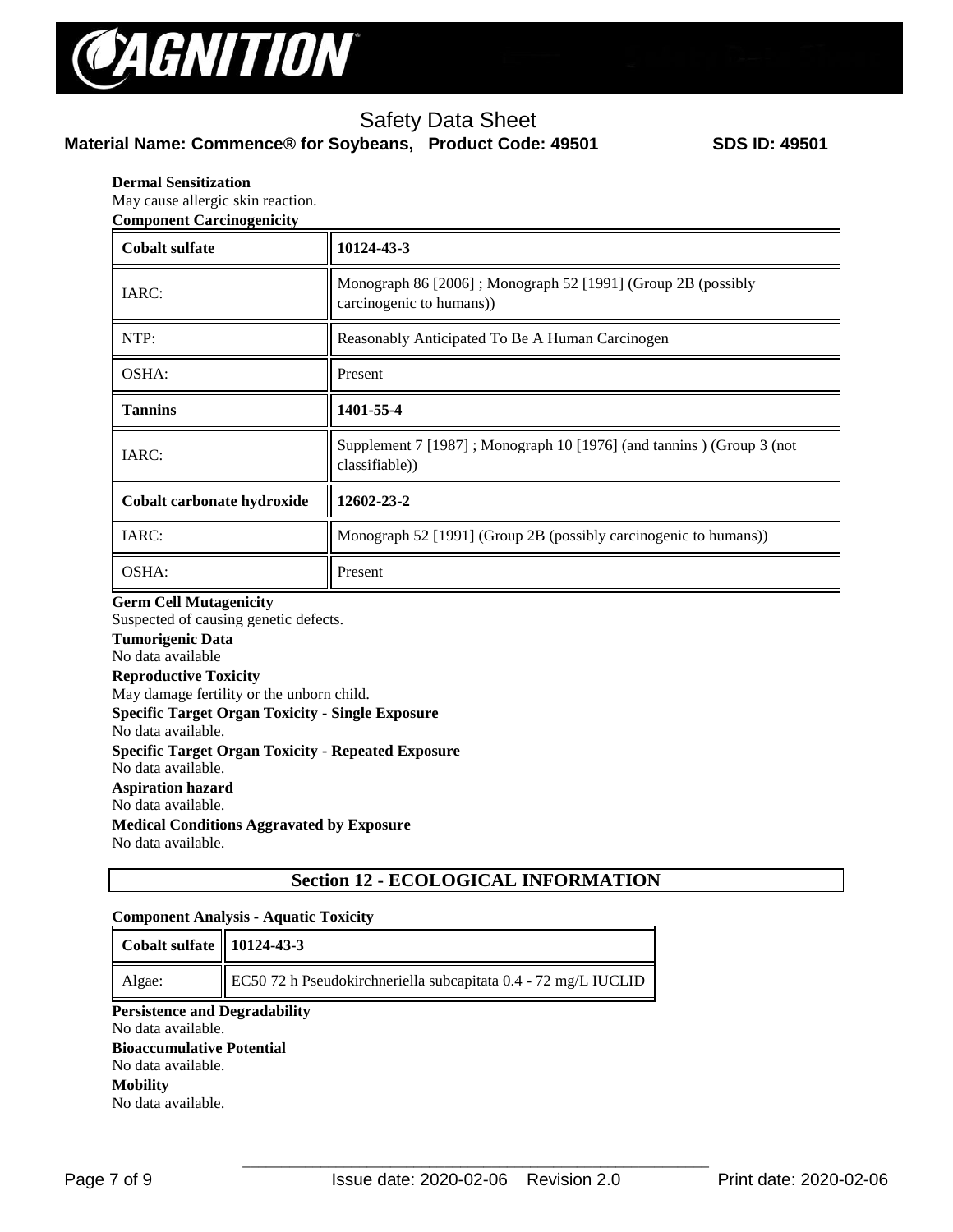

# Safety Data Sheet

**Material Name: Commence® for Soybeans, Product Code: 49501 SDS ID: 49501**

#### **Other Toxicity**

No data available.

# **Section 13 - DISPOSAL CONSIDERATIONS**

#### **Disposal Methods**

Dispose of contents/container in accordance with local/regional/national/international regulations.

#### **Component Waste Numbers**

The U.S. EPA has not published waste numbers for this product's components.

### **Section 14 - TRANSPORT INFORMATION**

#### **US DOT Information:**

**UN/NA #:** Not regulated

#### **TDG Information:**

# **UN#:** Not regulated

#### **International Bulk Chemical Code**

This material does not contain any chemicals required by the IBC Code to be identified as dangerous chemicals in bulk.

### **Section 15 - REGULATORY INFORMATION**

#### **U.S. Federal Regulations**

None of this product's components are listed under SARA Sections 302/304 (40 CFR 355 Appendix A), SARA Section 313 (40 CFR 372.65), CERCLA (40 CFR 302.4), TSCA 12(b), or require an OSHA process safety plan.

#### **SARA Section 311/312 (40 CFR 370 Subparts B and C) reporting categories**

Carcinogenicity; Reproductive Toxicity; Respiratory/Skin Sensitization; Serious Eye Damage/Eye Irritation; Germ Cell Mutagenicity

#### **U.S. State Regulations**

The following components appear on one or more of the following state hazardous substances lists:

| Component   CAS |                                                                                                   |  | $\ $ CA $\ $ MA $\ $ MN $\ $ NJ $\ $ PA |  |
|-----------------|---------------------------------------------------------------------------------------------------|--|-----------------------------------------|--|
| <b>Tannins</b>  | $\parallel$ 1401-55-4 $\parallel$ Yes $\parallel$ No $\parallel$ No $\parallel$ No $\parallel$ No |  |                                         |  |

#### **California Safe Drinking Water and Toxic Enforcement Act (Proposition 65)**



This product can expose you to chemicals including Cobalt sulfate, which is known to the State of California to cause cancer. For more information go to www.P65Warnings.ca.gov.

| <b>Cobalt sulfate   10124-43-3</b> |                       |
|------------------------------------|-----------------------|
| Carc:                              | carcinogen, 5/20/2005 |